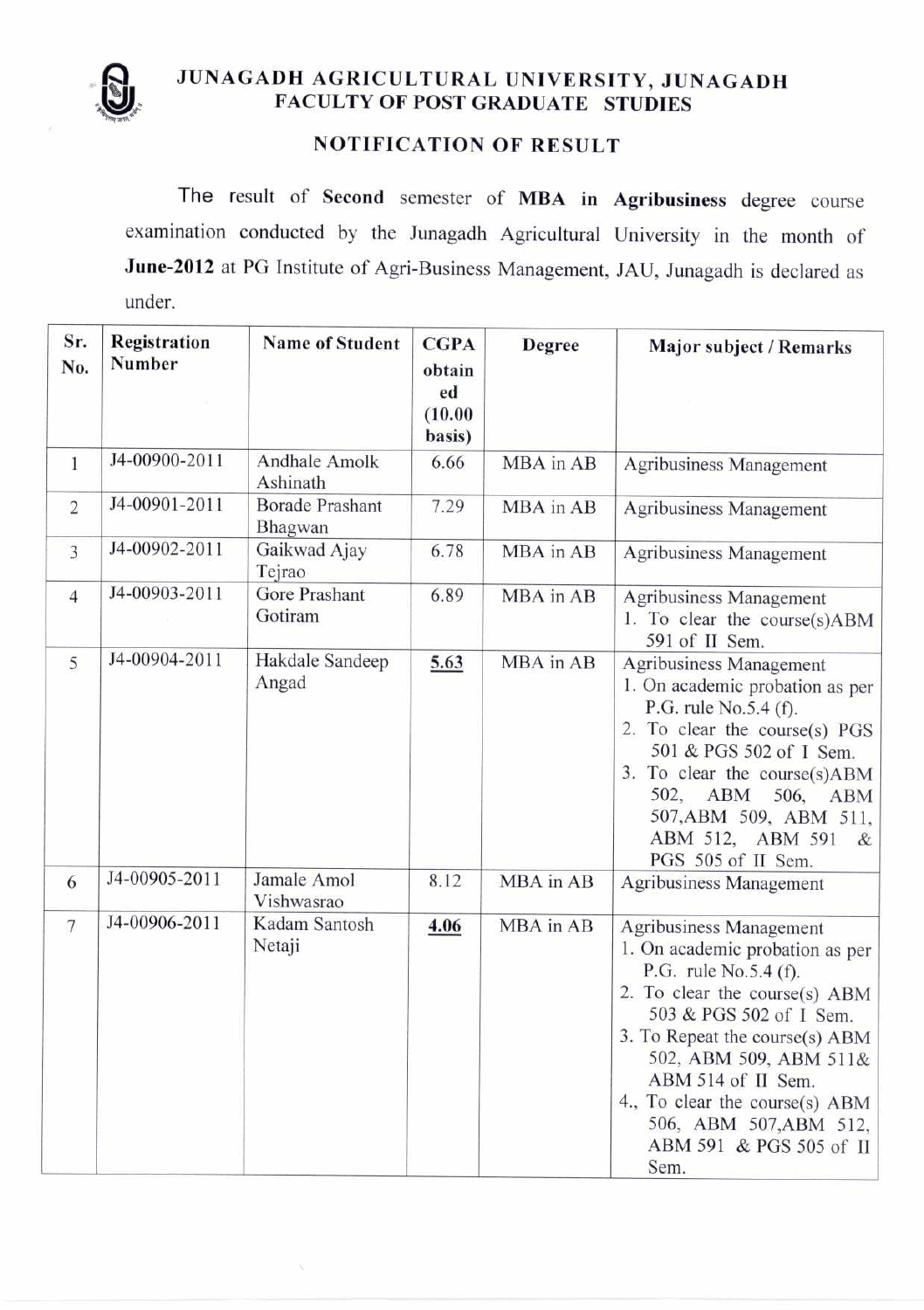|    |               |                                    |      |           | 2                                                                                                                                                                                                                                                                                               |
|----|---------------|------------------------------------|------|-----------|-------------------------------------------------------------------------------------------------------------------------------------------------------------------------------------------------------------------------------------------------------------------------------------------------|
| 8  | J4-00907-2011 | Kahate Jivan<br>Shivsing           | 7.37 | MBA in AB | <b>Agribusiness Management</b><br>1. To clear the course(s) ABM<br>591 of II Sem.                                                                                                                                                                                                               |
| 9  | J4-00908-2011 | Kalam Yogesh<br>Pandurang          | 6.79 | MBA in AB | <b>Agribusiness Management</b><br>1. To clear the course $(s)$<br>PGS<br>505 of II Sem.                                                                                                                                                                                                         |
| 10 | J4-00909-2011 | Maiyad<br>Pinalkumar<br>Rajeshbhai | 4.00 | MBA in AB | Agribusiness Management<br>1. On academic probation as per<br>P.G. rule No.5.4 (f).<br>2. To clear the course(s) PGS<br>502 of I Sem.<br>3. To repeat the course(s)ABM<br>502, ABM 507, ABM 509,<br>ABM 511, ABM 512 &<br>ABM 591 of II Sem.<br>4. To clear the course(s) PGS<br>505 of II Sem. |
| 11 | J4-00910-2011 | Miss Laveena<br>Sharma             | 7.24 | MBA in AB | Agribusiness Management                                                                                                                                                                                                                                                                         |
| 12 | J4-00911-2011 | Miss Raj Priya<br>Kumawat          | 7.92 | MBA in AB | Agribusiness Management                                                                                                                                                                                                                                                                         |
| 13 | J4-00912-2011 | Miss Shikha<br>Rathor              | 6.66 | MBA in AB | <b>Agribusiness Management</b><br>1. To clear the course(s) ABM<br>511 & ABM 591<br>of<br>$\mathbf{H}$<br>Sem.                                                                                                                                                                                  |
| 14 | J4-00913-2011 | Oba Ram                            | 6.47 | MBA in AB | Agribusiness Management<br>1. On academic probation as per<br>P.G. rule $No.5.4(f)$ .<br>2. To clear the course(s) ABM<br>509 & ABM512of II Sem.                                                                                                                                                |
| 15 | J4-00914-2011 | Patil Prakash<br>Sureshrao         | 6.25 | MBA in AB | Agribusiness Management<br>1. On academic probation as per<br>rule No.5.4 (f).<br>P.G.<br>2. To clear the course(s) PGS<br>502 of I Sem.<br>3. To clear the course(s) ABM<br>509, ABM 511 & ABM 512<br>of II Sem.                                                                               |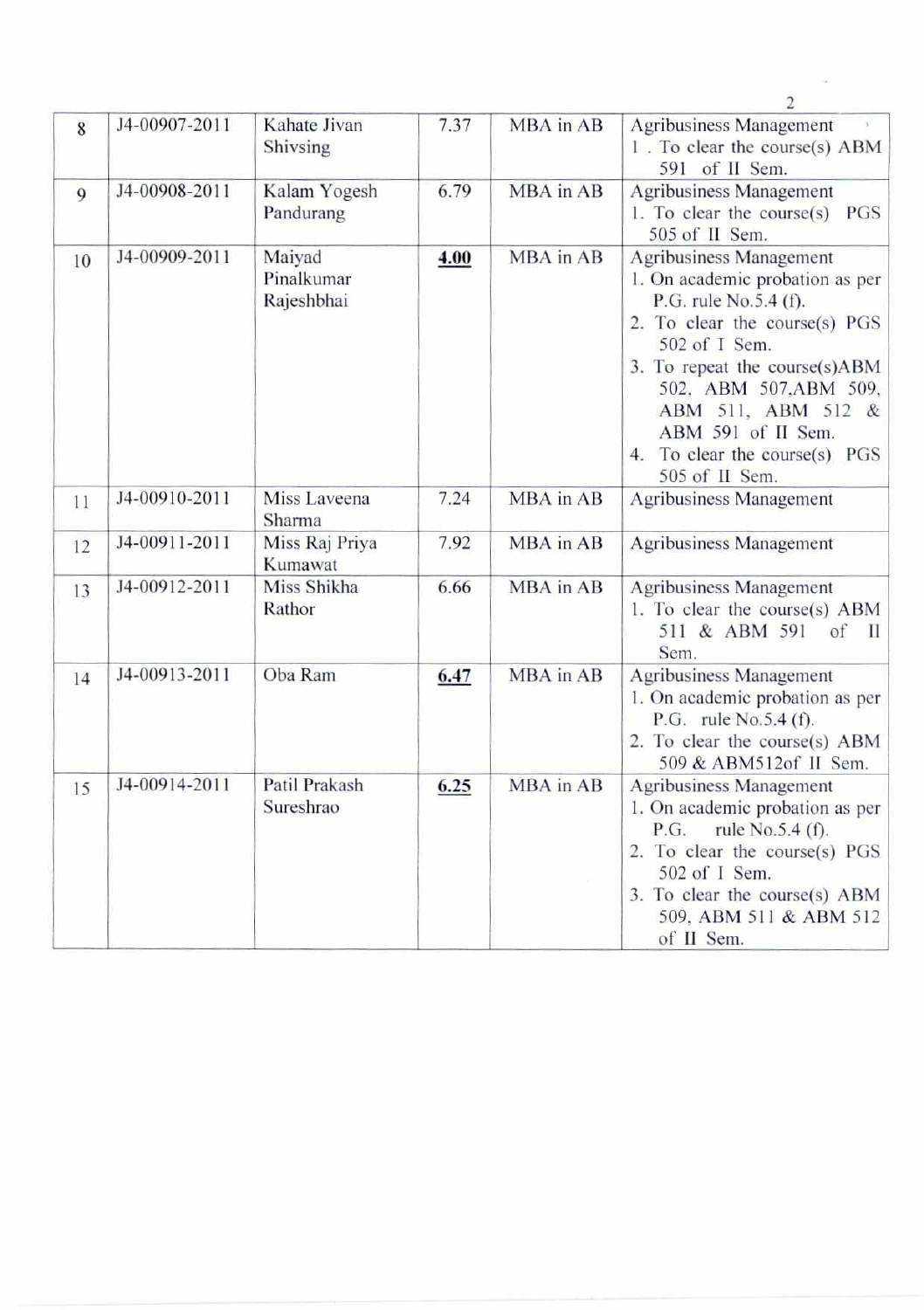| 16 | J4-00915-2011 | Rahul Madhukar<br>Karade   | 4.32 | MBA in AB | <b>Agribusiness Management</b><br>1. On academic probation as per<br>P.G. rule $No.5.4(f)$ .<br>2. To clear the course(s) ABM<br>503, PGS 501 & PGS 502 of<br>I Sem.<br>3. To repeat the course(s) ABM<br>506, ABM 509, ABM 511 &<br>ABM512, of II Sem.<br>4. To clear the course(s) ABM<br>591 of II Sem. |
|----|---------------|----------------------------|------|-----------|------------------------------------------------------------------------------------------------------------------------------------------------------------------------------------------------------------------------------------------------------------------------------------------------------------|
| 17 | J4-00916-2011 | Ramjilal<br>Choudhary      | 6.66 | MBA in AB | Agribusiness Management                                                                                                                                                                                                                                                                                    |
| 18 | J4-00917-2011 | Rohit Bhargav<br>Ramanbhai | 5.66 | MBA in AB | Agribusiness Management<br>1. On academic probation as per<br>P.G. rule No.5.4 (f).<br>2. To clear the course(s) ABM<br>503, ABM 515 & PGS 502<br>of I Sem.<br>3. To clear the course(s) ABM<br>511, ABM 512 & ABM 591<br>of II Sem.                                                                       |
| 19 | J4-00918-2011 | Sandeep Kumar<br>Gupta     | 4.26 | MBA in AB | <b>Agribusiness Management</b><br>1. On academic probation as per<br>P.G. rule $No.5.4(f)$ .<br>1. To repeat the course(s) ABM<br>502, ABM 506, ABM 507,<br>ABM 511, ABM 512, ABM<br>514 & ABM 591 of II Sem.                                                                                              |
| 20 | J4-00919-2011 | Sandip Kashinath<br>Thorat | 7.39 | MBA in AB | Agribusiness Management<br>1. To repeat the course(s) ABM<br>514 of II Sem.                                                                                                                                                                                                                                |
| 21 | J4-00920-2011 | Shelke Yogesh<br>Murlidhar | 5.39 | MBA in AB | Agribusiness Management<br>1. On academic probation as per<br>P.G. rule No.5.4 (f).<br>2. To clear the course $(s)$<br>PGS<br>502 of I Sem.<br>3. To clear the course(s) ABM<br>507, ABM 511, ABM 512,<br>ABM 591 & PGS 505 of II<br>Sem.<br>4. To repeat the course(s) $ABM$<br>$509 \text{ of } H$ Sem   |

 $\vec{v}$ 

 $\overline{\mathbf{3}}$ 

 $\alpha$